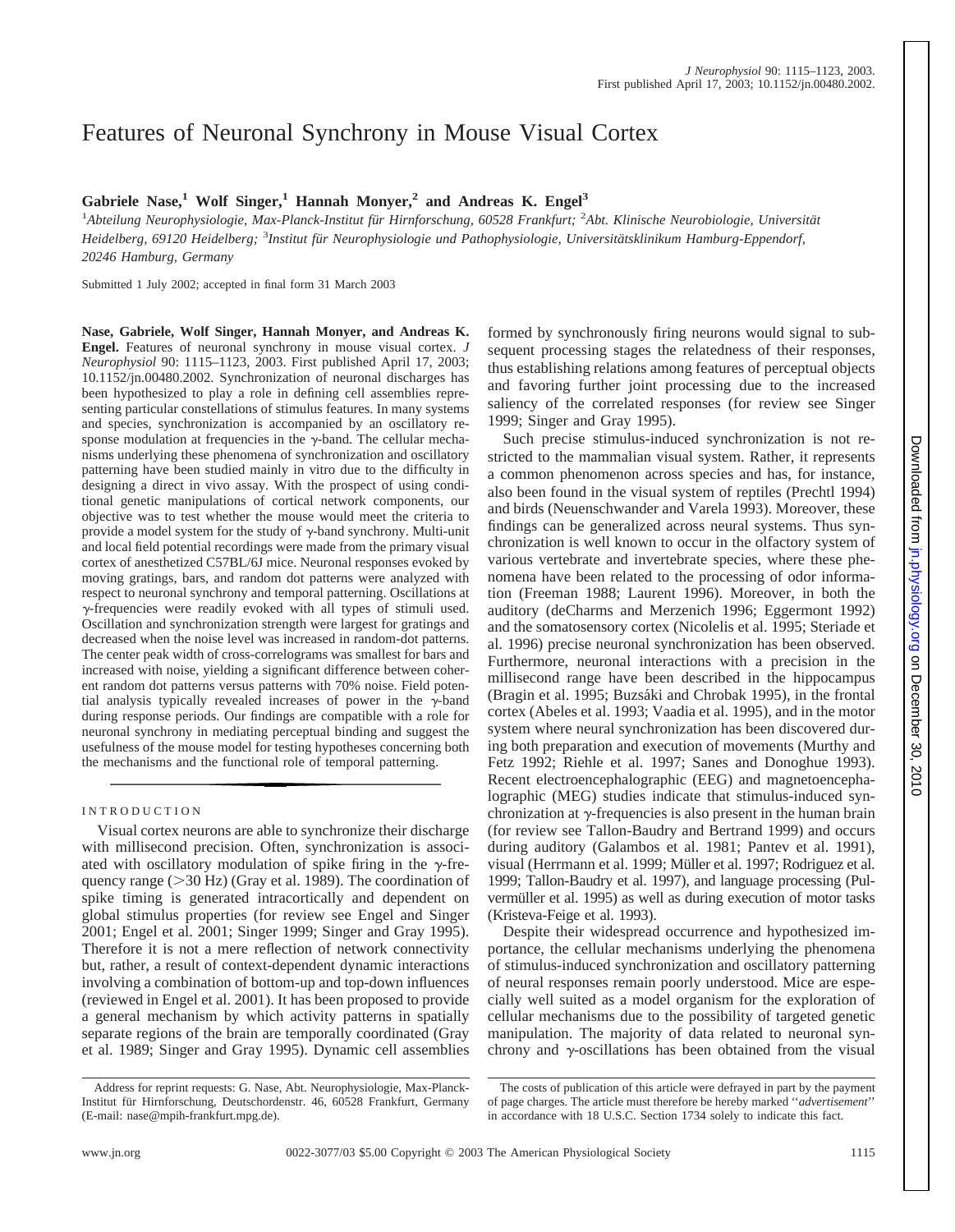cortices of cat and monkey. Our objective was to test whether the mouse could provide a model system in this context. Ideally, neurons in the mouse visual cortex would possess functional features similar to those found in cat and monkey (i.e., be able to synchronize their activity in a stimulus-related fashion and to engage in stimulus-induced  $\gamma$ -oscillations). Here we report the first in vivo study of synchronization and  $\gamma$ -oscillations in the mouse and provide a baseline suitable for comparison with data from mutant mice. Portions of this work have previously appeared in abstract form (Nase et al. 1999).

#### METHODS

## *Animals*

In total, 65 adult C57Bl/6J mice of either sex were used in the study. Animals were obtained from Charles River Deutschland GmbH, Sulzfeld, Germany. All experimental procedures were in accordance with the German Law for the Protection of Experimental Animals and conformed with the Guiding Principles for Research Involving Animals and Human Beings embodied in the Declaration of Helsinki.

#### *Preparation, anesthesia, and surgical procedures*

Experimental procedures for recording from mouse visual cortex were adapted from Drager (1975) and Gordon and Stryker (1996). After induction of anesthesia with ketamine (Ketanest, Parke-Davis, Courbevoie, France; 10 mg/kg, ip) and xylazine (Rompun, Bayer, Wuppertal, Germany; 2 mg/kg, ip), a tracheotomy was made for artificial ventilation, and the animal was placed in a stereotaxic apparatus. Throughout surgery and during the recordings, general anesthesia was maintained by ventilating the animal with a mixture of 50% N<sub>2</sub>O and 50% O<sub>2</sub> supplemented by  $0.4-1.0$ % halothane or 0.6–1.0% isoflurane. Body temperature was kept in the range of 36.8–37.2°C. A recording chamber was mounted on the skull and a craniotomy was made exposing area 17. The dura was left intact and covered with agar and silicon oil. Following surgery, paralysis was induced and maintained by subcutaneous infusion of pancuronium bromide (Pancuronium, Organon Teknika-Cappel, Malvern, PA; 1  $mg \cdot kg^{-1} \cdot h^{-1}$ , sc). Ventilation pressure and electrocardiogram were monitored continuously. The cornea was protected from drying with silicone oil throughout the course of the experiment. Slight mydriasis was present throughout the experiment, presumably caused by the administered xylazine. In physiologically stable animals, strong neuronal responses were readily obtained through a recording period of 8–10 h. Only when ECG abnormalities or corneal cataracts developed, responsiveness declined. Such experiments were then terminated.

#### *Visual stimulation and experimental design*

Stimulation was monocular. Visual stimuli were computer generated and back-projected onto a tangent screen 28 cm in front of the animal at an angle of 60° with respect to the animals' midline (frame rate, 60 Hz; background luminance, 3.3 cd $\cdot$ m<sup>-2</sup>; frame size, 80 by 80°, duration 2.2 s). Stimuli comprised bars (width, 4°; length 60°, contrast 0.96; velocity, 20°/s), sinusoidal drifting gratings (size, 70 by 70°; spatial frequency, 0.1 cycles/°; temporal frequency, 5 cycles/s; contrast, 0.66), and random dot patterns (area coverage, 10%; dot size, 0.6 by 0.6°; velocity, 20°/s) with or without visual noise. Directional tuning was tested for with different directions of motion of the respective stimulus (in steps of 45°). The direction of movement of the bars and gratings was always kept perpendicular to their orientation. Each stimulus was presented  $\geq 10$  times. Stimulus presentations were interleaved in a block-wise randomized fashion. Individual sessions lasted approximately 1–1.5 h.

#### *Multiple-electrode recordings*

Multi-unit activity (MUA) was recorded with tungsten electrodes (impedance  $0.4-0.8$  M $\Omega$ ) placed within the primary visual cortex. Four electrodes were used simultaneously. The electrodes were arranged in a square with an edge length of  $200-250 \mu m$ . The separation, therefore, ranged approximately between 200 and 350  $\mu$ m, with electrodes connected by an "edge" of the square closer together and the electrodes connected by a "diagonal" slightly further apart. The electrode signal was amplified and band-pass filtered between 1 and 3 kHz, fed through a Schmitt trigger whose threshold was set higher than twice the noise level, and the trigger pulses were sampled at 2 kHz. Simultaneously, local field potentials (LFP) were recorded from the same electrodes by band-pass filtering of the raw signals between 1 and 100 Hz. The signals were digitized at 2 kHz using a 1401 CED interface controlled by Spike2 software (Cambridge Electronic Design, Cambridge, UK) and stored on computer disk for off-line analysis.

#### *Data analysis*

Off-line analysis was performed using LabVIEW (National Instruments, Austin, TX) and IDL (Research Systems, Boulder, CO). Oscillatory response modulation and synchronization were analyzed by computing and averaging auto- and cross-correlograms for all trials per condition and recording site with a bin size of 1 ms. To avoid inclusion of nonstationary, phasic response components, the first 200 ms after visual stimulus onset were discarded before analysis. In addition, shift-predictor correlograms were calculated. Since these were consistently flat, quantification was carried out using raw correlograms without subtraction of shift-predictors. For quantification of the correlogram modulation, a damped cosine (Gabor) function was fitted to the correlograms (König 1994). The fitted function had to account for  $\geq$ 15% of the data variance and the *z*-scores of significant peaks had to be  $>2$ . The strength of oscillatory modulation was assessed from the ratio of the amplitude of the first satellite peak over the offset of the function fitted to the auto-correlograms, yielding the modulation amplitude of the first satellite peak (MAS). Similarly, synchronization strength was evaluated using the modulation amplitude (MA) of the central peak in the correlograms (i.e., the ratio between the peak amplitude and offset of the fitted function). In addition, frequency of oscillation, phase shift of the modulation, and width of center and first satellite peak, respectively, were determined using parameters of the fitted function.

To visualize the development of oscillatory patterning and response synchronization over time, a sliding window analysis was performed by moving a short analysis window (200 ms) in successive steps (50 ms) over the responses. The correlograms obtained for each of those windows are plotted in a two-dimensional graph, where the *y*-axis denotes the time shift of the correlation and the *x*-axis denotes the time course of the responses. The amplitudes of the correlogram peaks are displayed with a color code (see Fig. 4).

The LFPs were analyzed with respect to their spectral composition and their correlation with the MUA. The relative power of the LFP during baseline activity and during response epochs was assessed by calculating normalized power spectra for the respective time intervals. Bins from 25–48 Hz were summed up to obtain a measure for the relative power in the  $\gamma$ -frequency band. As a measure of synchronization between MUA and LFP, the spike-field coherence (SFC) (Fries et al. 1997) was computed. First, spike-triggered averages (STAs) were computed by averaging the LFPs within an analysis window of  $\pm 128\,$  ms centered on each trigger spike. Second, spike-triggered power spectra (STPs) were obtained by averaging of the power spectra of the LFP segments used for the computation of the STAs. Finally, the SFC was obtained as the ratio of the power spectrum of the STA over the STP. The SFC is unitless and ranges between zero for lack of phase synchronization and one for total phase synchroni-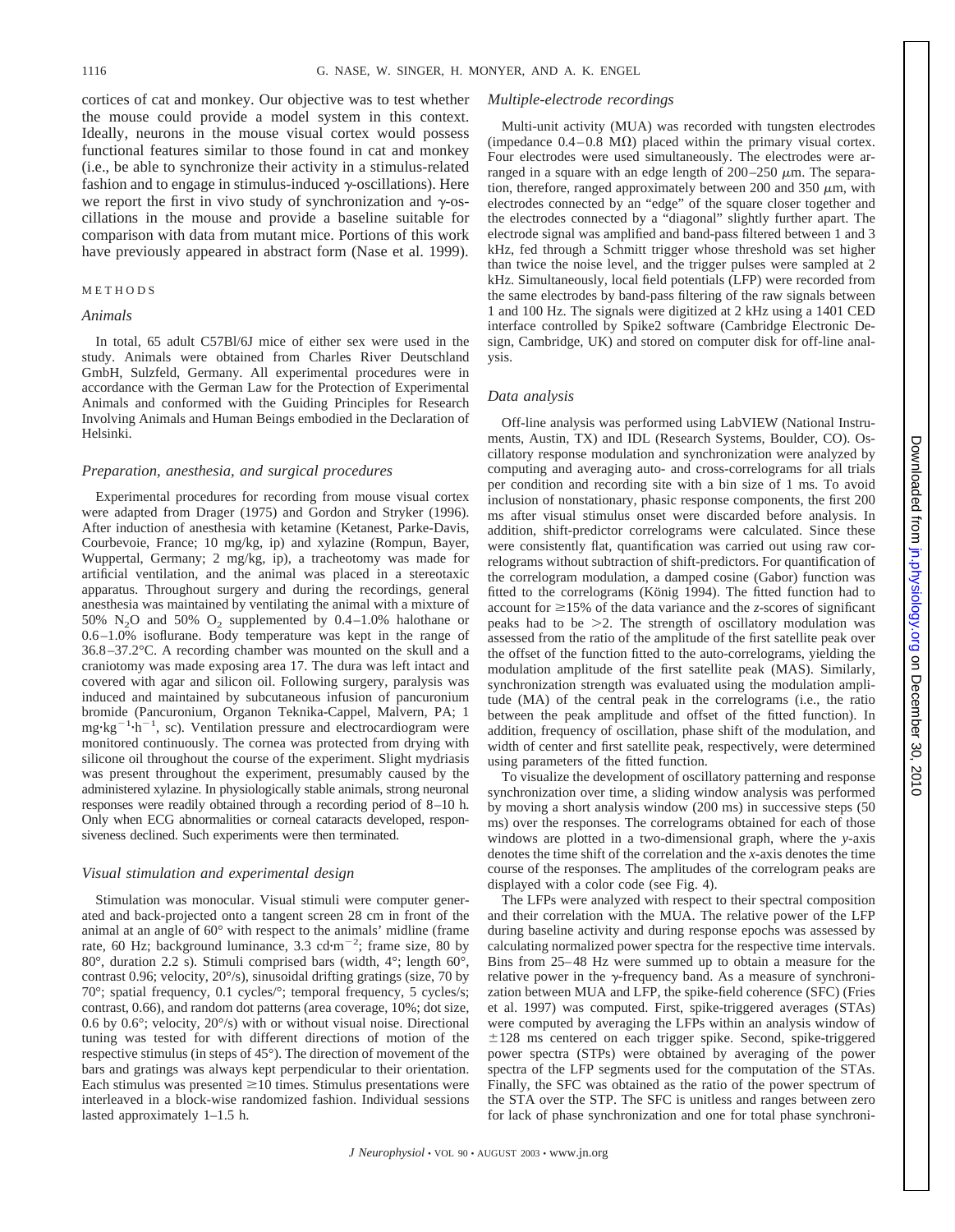А

zation. As a measure for SFC in the  $\gamma$ -frequency range, the values from 25–48 Hz were summed up.

#### RESULTS

## *Temporal patterning of visual responses*

Data from a total of 206 recording sites were analyzed for the presence of oscillatory responses. At the majority of sites, oscillations were readily evoked by visual stimuli and were easily detectable in both MUA and LFPs of individual trials by visual inspection. As illustrated in Fig. 1, the spikes of the MUA are clustered in bursts that recur at  $\gamma$ -frequencies. A typical observation is that the spikes are phase-locked to the negative peaks of the LFP oscillations. Our data sample comprised a total of 159 pairs of MUA recordings that were used for cross-correlation analysis. As shown in Fig. 2,  $\gamma$ -oscillations at individual recording sites could be highly synchronous, yielding a strongly modulated cross-correlogram. Computation of shift-predictors revealed that neither the oscillations nor the synchronized spikes were phase-locked to the visual stimuli, as indicated by the absence of modulation in the shift-predictor correlograms (Fig. 2*b*).

## *Dynamic variability of correlation patterns*

Both the strength and the frequency of oscillatory modulation and the degree of synchronization between different recording sites displayed noticeable inter-trial variability. Typi-



FIG. 1. Neuronal  $\gamma$ -oscillations in mouse visual cortex. Multi-unit and local field potential responses to a drifting grating were recorded from area 17 in an adult C57BL/6J mouse. The figure shows traces from a single trial at compressed time scale (*a*) and at an expanded time scale (*b*). Arrows in *a* indicate the onset and offset of visual stimulation, respectively. Note the presence of rhythmic oscillations (approximately 40 Hz) in the local field potential and the multi-unit activity.



FIG. 2. Multi-unit activity (MUA) correlation analysis. In this example, simultaneous recordings of three multi-units responding to a drifting grating were obtained. *a*: peri-stimulus-time histograms (*left*), auto-correlograms (*middle*), and power spectra of the auto-correlograms (*right*) for the 3 responses. *b*: cross-correlograms for the 3 possible pairwise combinations. The right column shows the shift-predictors for the 3 respective cross-correlograms. Numbers indicate the dominant frequency of the oscillatory modulation  $(a, b)$  and the phase-shift of the center peak (*b*) for the correlograms. These values were obtained from the Gabor function (continuous lines) fitted to the data.

cally, 10 trials with identical stimuli were recorded in a time window of 60–90 min (randomly interleaved with trials where other stimuli were shown, cf. METHODS). In a number of cases, the modulation of cross-correlograms was investigated on a trial-by-trial basis. An example for such a single-trial analysis is illustrated in Fig. 3. In this case, most of the trials displayed significant synchronization, accompanied by oscillatory modulation with slightly varying frequency. Four of the trials showed either a flat correlogram or only a center peak, indicating nonoscillatory synchronization. The neuronal firing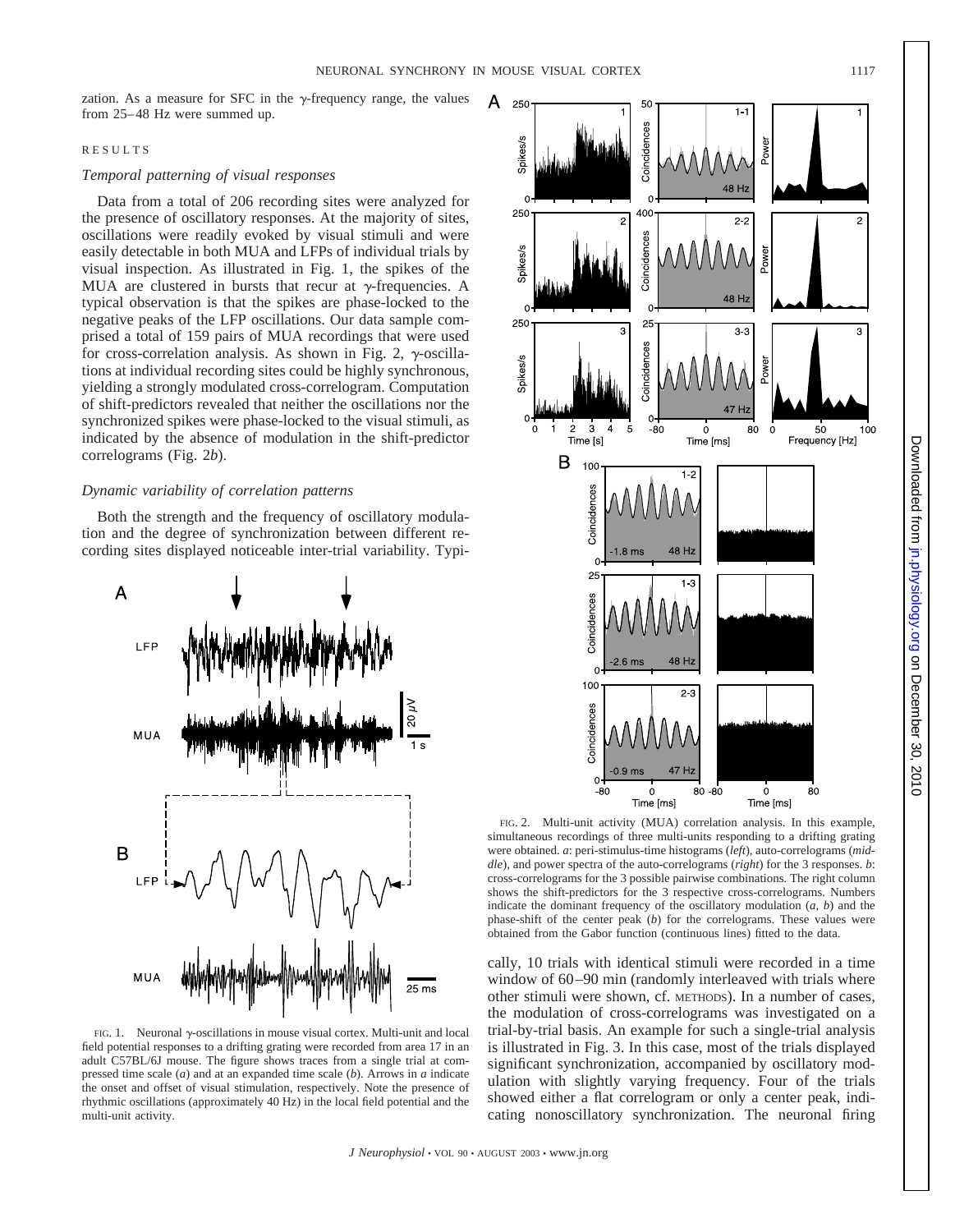

rates also showed some variation across trials but there was no obvious relationship between activation levels and the degree of temporal patterning in the responses (Fig. 3, *c* and *d*), as revealed by computing the correlation between the firing rate and the other parameters. These correlation coefficients were 0.04 for oscillation frequency, 0.01 for oscillation strength, 0.16 for synchronization strength, and 0.0002 for the absolute value of the phase lag, respectively.

## *Sliding-window analysis*

Using sliding-windows for computation of average crosscorrelograms (cf. METHODS), we investigated the oscillatory patterning in multi-unit activity and the temporal correlation between pairs of MUAs along the stimulation epochs (Fig. 4). This analysis typically showed that oscillatory patterning and response synchronization had a rapid onset and lasted throughout the response epochs. In many cases, oscillation frequency decreased during sustained responses. The highest oscillation frequency typically occurred immediately at response onset, even if the maximum firing rates had not yet been achieved. Averaged across our entire data sample, however, this decrease in frequency was not signi ficant, and oscillation frequencies were always within the  $\gamma$ -band.

## *Analysis of local field potentials*

LFPs consistently revealed the same temporal patterning as the unit activity. For all stimulus conditions, power spectra exhibited an oscillatory modulation at approximately 40 Hz and significant increases in power in the  $\gamma$ -band during response periods as compared with baseline activity  $(P \leq$ 0.0001, Wilcoxon signed-rank test) (Fig. 5 *a*). The magnitude of the stimulus-induced increase in power at  $\gamma$ -frequencies was maximal in response to bars and declined signi ficantly with the coherence of the random dot stimuli ( $P \leq 0.005$  for random dot patterns without vs. with 30% visual noise, and  $P \le 0.0001$  for random dot patterns without vs. with 70% visual noise, Wilcoxon signed-rank test) (Fig. 5*b*). We computed STAs of the LFPs and their corresponding power spectra. For all tested stimulus conditions, an oscillatory modulation in the  $\gamma$ -frequency range was observed. However, no significant differences occurred in the SFCs for the different stimulus conditions. SFC at  $\gamma$ -frequencies ranged between 0.01 and 0.20 and was  $0.09 \pm 0.01$  for bars,  $0.08 \pm 0.01$  for gratings,  $0.08 \pm 0.01$ random dot patterns, and  $0.08 \pm 0.01$  and  $0.08 \pm 0.01$  for random dot patterns with 30 and 70% noise, respectively  $(\text{mean} \pm \text{SE}).$ 

FIG. 3. Intertrial variability. Ten successive trials with identical stimulus were analyzed. *a*: the average correlogram shows a prominent center peak and signi ficant oscillatory modulation with a frequency of 37 Hz. ( *b*) Many cross-correlograms of individual trials showed a center peak and signi ficant oscillatory modulation ranging from 33 to 38 Hz. Continuous lines represent the Gabor function fitted to the data. Numbers indicate the dominant frequency of the oscillatory modulation and the phase-shift of the center peak. *c*: scatter plots showing the relation between the neuronal firing rates and oscillation strength (open circles) or strength of synchrony ( filled circles), respectively. *d* : relation between firing rates and oscillation frequency (open circles) and phase lag ( filled circles). The respective correlation coefficients are 0.11 for oscillation frequency, 0.08 for oscillation strength, 0.11 for synchronization strength, and 0.03 for the absolute value of the phase lag.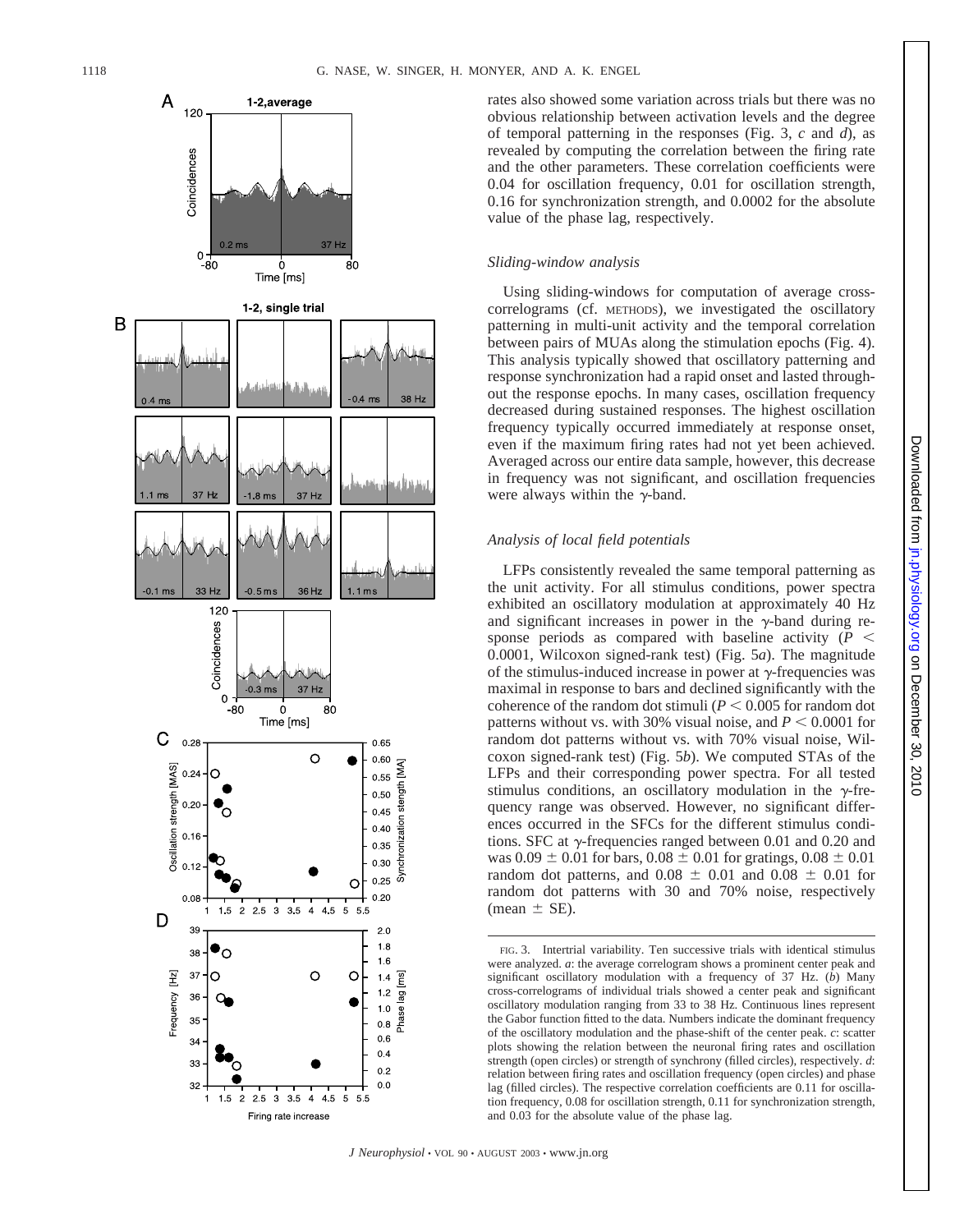



FIG. 4. Oscillatory patterning and synchronization during sustained responses. The plots show the development of oscillatory patterning in the multi-unit activity at 2 separate sites (*a*) and (*b*) and the response synchronization (*c*) over time, averaged for 10 trials with identical stimuli. Correlograms were computed for a window sliding along the time axis, and positive correlogram peaks are displayed with red-orange colors. The *y*-axis denotes the time shift of the correlation and the *x*-axis denotes the time course of the responses. To the left of each sliding-window plot, the averaged correlograms are shown, the number indicating the peak oscillation frequency. Peristimulus-time histograms (PSTHs) are also shown for the 2 sites. The cells were stimulated with a moving bar, displayed during the time period denoted by the red arrowheads. Oscillatory patterning and response synchronization had a rapid onset and lasted throughout the response epochs.

B

320

A

41 Hz

 $\overline{0}$ 

41 Hz

C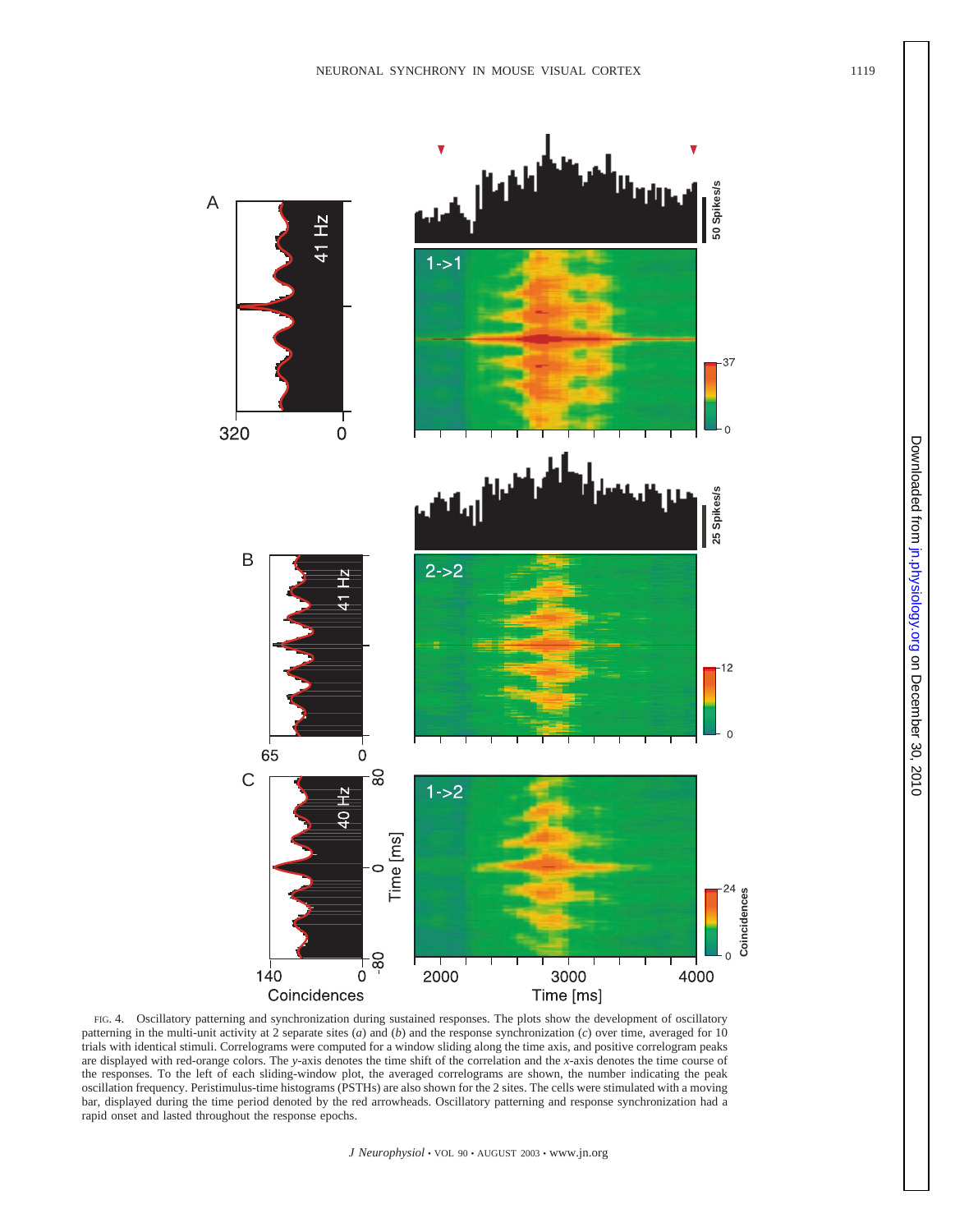

FIG. 5. Stimulus-dependent increase in local field potentials (LFP) power at  $\gamma$ -frequencies. *a*: comparisons of relative power in the  $\gamma$ -frequency band during baseline and response to bars, gratings, and random dot patterns without and with 30 and 70% visual noise ( $n = 68$ , error bars denote SE) reveal a significant increase ( $P < 0.0001$ , Wilcoxon signed-rank test) for all stimulus conditions ( $**$ ). *b*: the ratio of relative power at  $\gamma$ -frequencies during response epochs and baseline is shown for all stimulus conditions. The horizontal tick within each box denotes the median; its lower and upper orders denote the 25th and 75th percentile, and ticks below and above the boxes denote the 10th and 90th percentile of the distribution. Notches in the boxes indicate the 95% confidence interval. The magnitude of the stimulus-induced increase was maximal in response to bars and declined significantly as the visual noise in random dot patterns increased from 0 to 30% (\*,  $P < 0.005$ ) and 70% (\*\*,  $P < 0.001$ , Wilcoxon signed-rank test).

#### *Quantitative analysis of temporal patterning in unit activity*

Oscillations at  $\gamma$ -frequencies were readily induced with all types of stimuli used, provided that the stimuli had yielded sufficient activation of the neurons to permit correlation analysis. Oscillatory patterning was comparable for randomly interleaved responses to bars, gratings, and random dot patterns. Although synchrony and oscillations were readily observed if random dot patterns contained visual noise, the temporal precision of spike synchronization was reduced with this stimulus type.

The collective incidence of oscillations and synchrony for all stimuli used is illustrated in Fig. 6. A significant oscillatory modulation was observed at 126 recording sites (61%, *n* 206) (Fig. 6*a*). In none of the cases was the oscillatory modulation phase-locked to visual stimulus onset. Cross-correlation analysis showed that 129 pairs of recording sites (81%,  $n = 159$ ) exhibited significant response synchronization (Fig. 6*b*). Shift-predictor controls did not show significant center peaks. In all cases, synchrony was stimulus induced and not present during spontaneous activity. The incidence of oscillations in cross-correlograms was comparable to that found for auto-correlograms. An oscillatory modulation in the  $\gamma$ -frequency range was observed in 67% ( $n = 106$ ) of the synchronized responses (Fig. 6*c*). In most cases (65%,  $n = 104$ ) synchronization occurred together with  $\gamma$ -oscillations; in 25 cases (16%) synchronization was not accompanied by  $\gamma$ -oscillations and in two cases (1%)  $\gamma$ -oscillations occurred without synchronization between sites (Fig. 6*d*).

Figure 7 summarizes the statistical analysis of the firing rates, oscillation frequencies, center peak width, oscillation strength, and strength of synchrony for the different stimulus types. The indices for oscillations and synchrony were extracted from the Gabor functions fitted to the auto- and crosscorrelograms. Firing rates did not differ significantly for the various stimulus classes (Fig. 7*a*). Oscillation frequencies were most common in the range of 35–40 Hz and similar across all stimuli (range 25–50 Hz) (Fig. 7*b*). These oscillations are of intrinsic origin since there was no evidence for phase-locking

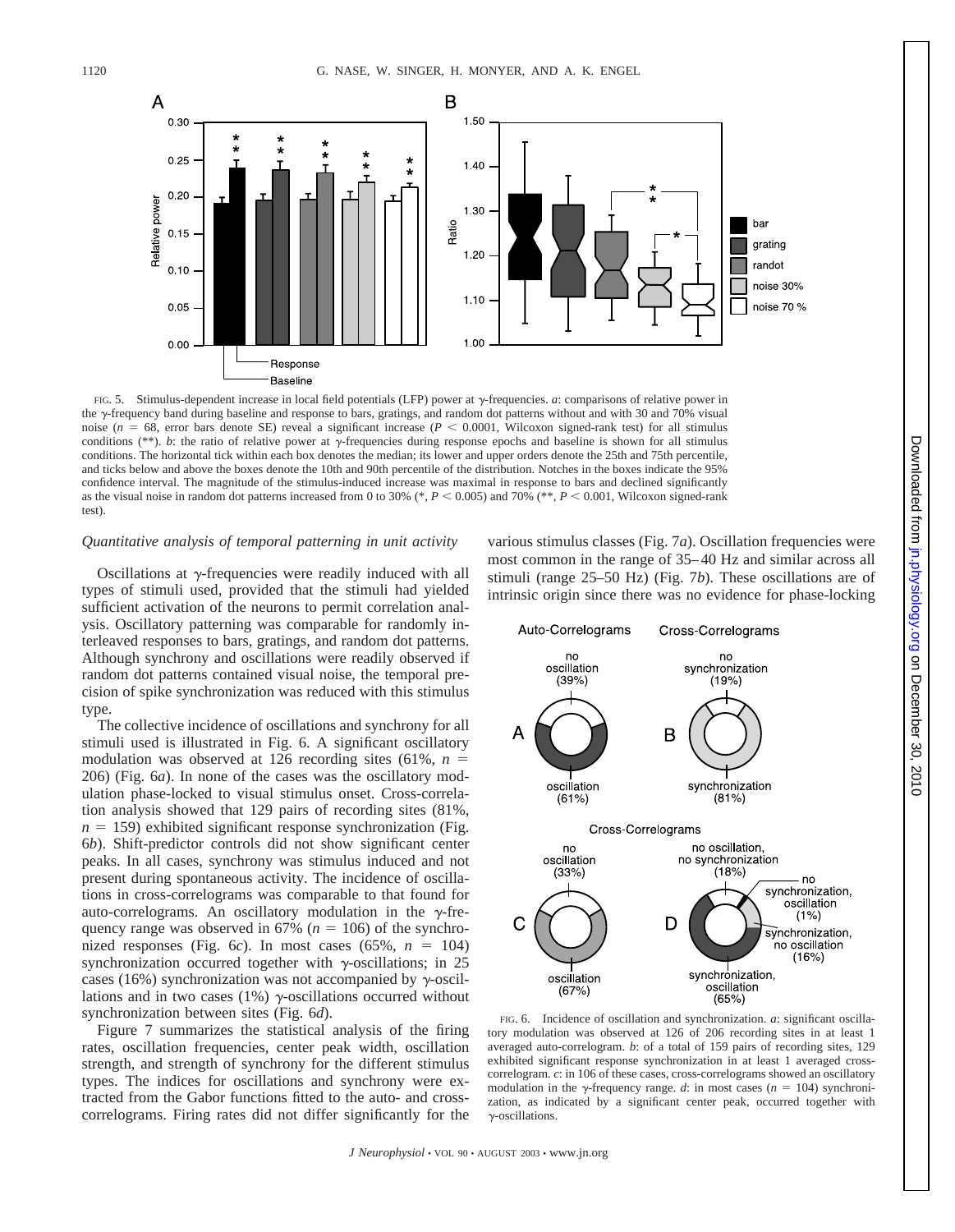

FIG. 7. Parameters of synchronized activity under different stimulus conditions. For 90 pairs of recording sites the geometric mean of the firing rate of target and reference (*a*), the oscillation frequency (*b*), the oscillation strength (*c*), the synchronization strength (*d*), and the center peak width (*e*) had been determined. The horizontal tick within each box denotes the median; its top and bottom borders denote the 25th and 75th percentile, respectively. Ticks below and above the boxes indicate the 10th and 90th percentile of the distribution. Notches in the boxes indicate the 95% confidence interval. Note that the center peak width of the cross-correlograms (*c*) increased with visual noise, yielding a significant difference (\*) between coherent random dot patterns vs. patterns with 70% visual noise ( $P < 0.005$ , Wilcoxon signed-rank test).

to stimulus transients and since oscillation frequencies were well below the frame rate (60Hz) of the stimulus projector. Synchronization of responses to coherent stimuli consistently had millisecond precision, as shown by the analysis of the center peak width in the cross-correlograms. For single bars and gratings, peak width was typically in the range of 7 to 14 ms (Fig. 7*c*). However, the width of the center peaks increased with visual noise, yielding a significant difference between random dot patterns without noise and patterns with 70% visual noise ( $P < 0.005$ , Wilcoxon signed-rank test). Both oscillation and synchronization strength (Fig. 7, *d* and *e*) were maximal for gratings. Across animals (mice with  $\geq$  10 different pairs of analyzed recording sites), no significant differences were observed in oscillation strength, synchronization strength, and center peak width.

## DISCUSSION

We present the first report that neurons in the visual cortex of mice engage in  $\gamma$ -oscillations and synchronize their firing in response to visual stimulation. Furthermore, we demonstrate the feasibility of correlation analysis of visually evoked unit activity recorded in vivo in the mouse and provide a full characterization of the features of stimulus-induced  $\gamma$ -oscillations and neuronal synchronization in this species.

## *Oscillations and synchrony are robust phenomena in the mouse*

Neurons in the visual cortex of mice display stimulus-induced  $\gamma$ -oscillations and neuronal synchronization that can be readily evoked using standard stimuli. In most cases light responsive neurons exhibited stimulus-evoked oscillatory firing in the  $\gamma$ -frequency range, and the majority of analyzed co-activated multi-unit pairs showed response synchronization with millisecond precision. Similar parameters of stimulusinduced oscillatory patterning and spike time coordination were detected in all analyzed mice and were present throughout the duration of the respective experiments. This demonstrates that oscillatory patterning and synchronization of responses represent robust phenomena in the primary visual cortex of mice. The relative ease of eliciting  $\gamma$ -frequency oscillations and response synchronization might be related to the fact that neurons in the primary visual cortex of the mouse have large receptive fields and are less selective (Drager 1975; Metin et al. 1988; Wagor et al. 1980) than neurons in cat or monkey primary visual cortex (Hubel and Wiesel 1962, 1968) regarding stimulus properties such as orientation and direction of movement. Therefore it becomes more likely to encounter neurons with similar preferences, yielding a relatively high incidence of spike time coordination locally and between pairs of electrodes. Nevertheless, correlation patterns in primary visual cortex of the mouse are dependent on stimulus conditions.

## *Rapid and reliable assessment of correlation patterns*

The little time and effort needed to complete the in vivo preparation in the mouse as compared with similar experiments in cats allows for the assessment of the respective parameters of oscillatory patterning and synchrony at multiple sites in large numbers of animals, which is a basic requirement when probing the effect of a gene mutation on these parameters. In addition, it is important to apply standard methods for the independent evaluation of synchronization and oscillatory patterning to obtain robust quantitative values for statistical assessment. To this end, we employed a method devised by König which involves fitting Gabor functions to the correlograms, the details of which have been discussed elsewhere (König 1994). Furthermore, the collected data in the study compare well across individual experimental animals, which constitutes an additional requirement for rapid and reliable screening of changes of temporal patterning in genetically modified animals. Taken together, it seems feasible to compare correlation patterns of visually evoked activity among mutant and wild-type mice.

# *Similarities to cat and monkey*

Numerous physiological studies have addressed the characterization of patterns of coordination in spike timing among cortical neurons (reviewed in Engel et al. 2001; Singer 1999;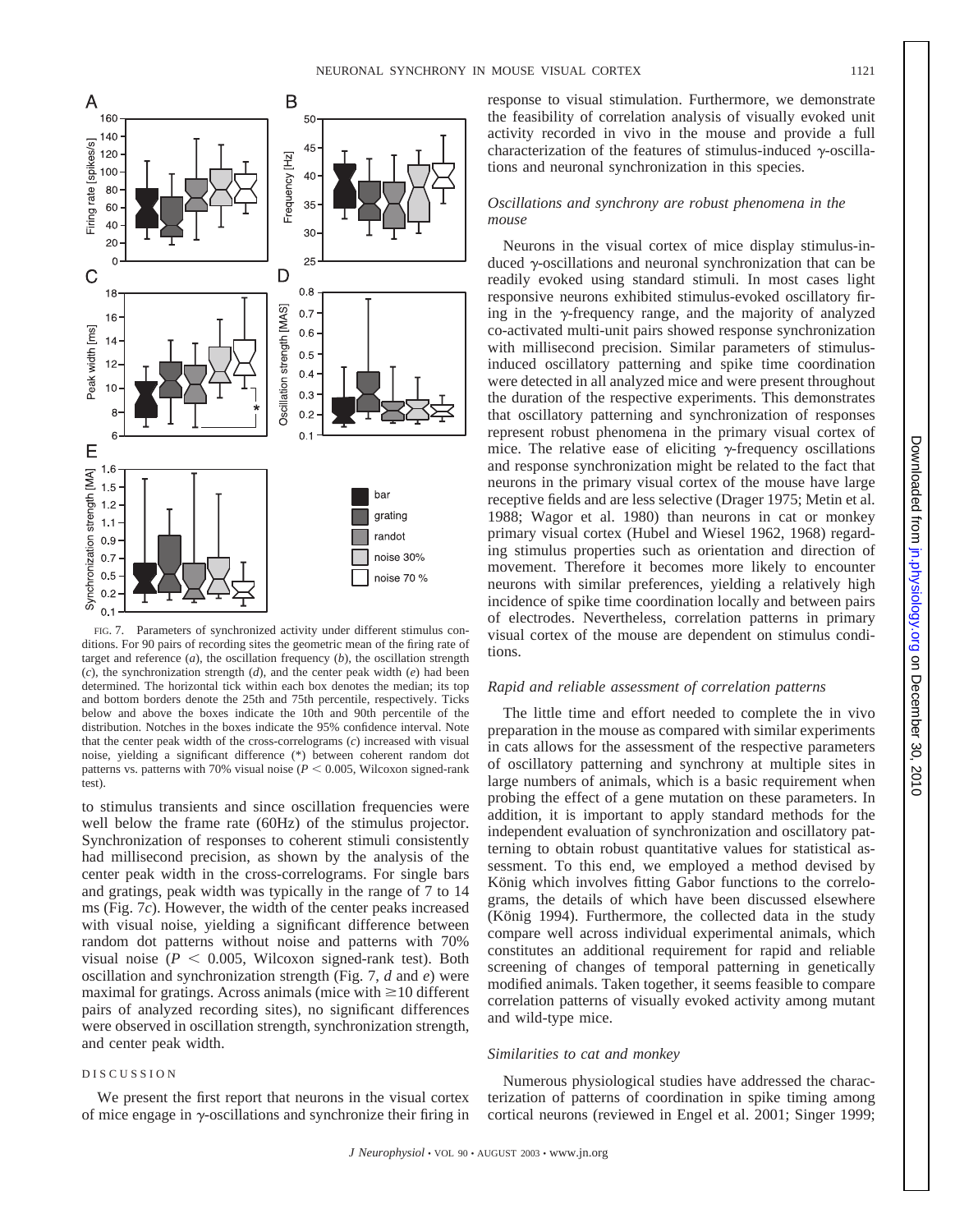Singer and Gray 1995). The present results of temporal firing behavior from mouse primary visual cortex neurons are in good agreement with data obtained in related studies in awake (Fries et al. 1997; Gray and Viana Di Prisco 1997) and anesthetized cats (Eckhorn et al. 1988; Gray and Singer 1989; Gray et al. 1989; Steriade et al. 1996) and monkeys (Frien et al. 1994; Kreiter and Singer 1996; Maldonado et al. 2000). Correlation patterns in the mouse visual cortex are as precise as in cats, and as in cats (Engel et al. 2000), the precision of temporal coincidences reflects stimulus coherence. With decreasing coherence of motion in random dot patterns, the width of the center peak increased. The other parameters obtained from the fitted Gabor functions such as the synchronization strength, oscillation frequency, oscillation strength, and phase lag agree well with the corresponding values in cat and monkey visual cortex (Eckhorn et al. 1988; Engel et al. 1990; Friedman-Hill et al. 2000; Frien et al. 1994; Gray and Singer 1989; Gray et al. 1989; Kreiter and Singer 1996; Maldonado et al. 2000). The same was true for the time course of the correlation patterns. Oscillations and synchronization had a rapid onset, were present throughout the response period (Gray et al. 1992), and showed a progressive decay in frequency (Castelo-Branco et al. 1998). The correlation patterns observed in mice also exhibit some degree of variation from one trial to the next, which is a typical feature also in anesthetized and awake preparations of higher mammals (Engel et al. 1990).

However, we also found two noteworthy differences of the correlation patterns in the mouse as compared with those in the cat. One difference concerns the frequency of the evoked oscillations. In mouse visual cortex we did not measure frequencies higher than 55 Hz and in most cases the oscillation frequency was below 50 Hz. These values are lower than those reported for oscillation frequencies in the anesthetized (Gray and Singer 1989) and awake cat (Fries et al. 1997; Gray and Viana Di Prisco 1997), where values  $\leq$  70 Hz are frequently observed. Moreover, neurons in mouse primary visual cortex did not display the high-frequency oscillations of retinal origin (Castelo-Branco et al. 1998; Neuenschwander and Singer 1996), suggesting either a lack of retinal oscillations or an inability of the intra-cortical circuitry to follow such high frequencies. A second difference concerns the incidence of  $\gamma$ -frequency oscillations and of response synchronization. In mice, recording sites exhibiting oscillatory firing and/or synchronized firing were encountered more frequently than in the cat (Engel et al. 1990; Gray and Singer 1989; Gray et al. 1989). The higher incidence of correlated firing probably relates to the lower degree of functional segregation within mouse visual cortex, as evident from rather uniform response characteristics and the apparent lack of columnar clustering, consistent with findings in rat primary visual cortex (Girman et al. 1999).

In conclusion, the results presented here confirm the notion that stimulus-induced  $\gamma$ -oscillations and neuronal synchronization are a general phenomenon. In mice, these correlation patterns exhibit the hallmarks reported for other species. Therefore the mouse can serve as a model for testing hypotheses concerning both the mechanisms and the functional role of stimulus-induced  $\gamma$ -oscillations and neuronal synchronization.

We thank M. P. Stryker, J. L. Hannover, P. Fries, and M. Brecht for technical advice; S. Neuenschwander and M. Stephan for help with data analysis; J. Klon-Lipok for technical assistance; and R. Ruhl for help in preparing the figures.

#### DISCLOSURES

This work was supported by the Max-Planck-Society and the Deutsche Forschungsgemeinschaft (Mo 432/4-1, En 203/4-2).

#### REFERENCES

- **Abeles M, Vaadia E, Bergman H, Prut Y, Haalman I, and Slovin H.** Dynamics of neuronal interactions in the frontal cortex of behaving monkeys. *Concepts Neurosci* 4: 131–158, 1993.
- **Bragin A, Jando G, N ´ adasdy Z, Hetke J, Wise K, and Buzs ´ aki G. ´** Gamma (40–100 Hz) oscillation in the hippocampus of the behaving rat. *J Neurosci* 15: 47–60, 1995.
- Buzsáki G and Chrobak JJ. Temporal structure in spatially organized neuronal ensembles: a role for interneuronal networks. *Curr Opin Neurobiol* 5: 504–510, 1995.
- **Castelo-Branco M, Neuenschwander S, and Singer W.** Synchronization of visual responses between the cortex, lateral geniculate nucleus, and retina in the anesthetized cat. *J Neurosci* 18: 6395–6410, 1998.
- **deCharms RC and Merzenich MM.** Primary cortical representation of sounds by the coordination of action-potential timing. *Nature* 381: 610– 613, 1996.
- **Drager UC.** Receptive fields of single cells and topography in mouse visual cortex. *J Comp Neurol* 160: 269–290, 1975.
- **Eckhorn R, Bauer R, Jordan W, Brosch M, Kruse W, Munk M, and Reitboeck HJ.** Coherent oscillations: a mechanism of feature linking in the visual cortex? Multiple electrode and correlation analyses in the cat. *Biol Cybern* 60: 121–130, 1988.
- **Eggermont JJ.** Neural interaction in cat primary auditory cortex. Dependence on recording depth, electrode separation, and age. *J Neurophysiol* 68: 1216–1228, 1992.
- **Engel AK, Fries P, and Singer W.** Dynamic predictions: oscillations and synchrony in top-down processing. *Nat Rev Neurosci* 2: 704–716, 2001.
- **Engel AK, Kluge T, Fickel U, and Goebel R.** Responses and temporal patterning with motion-contrast stimuli in cat extrastriate visual cortex. *Soc Neurosci Abstr* 26: 251, 2000.
- Engel AK, König P, Gray CM, and Singer W. Stimulus-dependent neuronal oscillations in cat visual cortex: inter-columnar interaction as determined by cross-correlation analysis. *Eur J Neurosci* 2: 588–606, 1990.
- **Engel AK and Singer W.** Temporal binding and the neural correlates of sensory awareness. *Trends Cognit Sci* 5: 16–25, 2001.
- **Freeman WJ.** Nonlinear neural dynamics in olfaction as a model for cognition. In: *Dynamics of Sensory and Cognitive Processing by the Brain,* edited by Basar E. Berlin: Springer, 1988, p. 19–29.
- **Friedman-Hill S, Maldonado PE, and Gray CM.** Dynamics of striate cortical activity in the alert macaque. I. Incidence and stimulus-dependence of gamma-band neuronal oscillations. *Cereb Cortex* 10: 1105–1116, 2000.
- **Frien A, Eckhorn R, Bauer R, Woelbern T, and Kehr H.** Stimulus-specific fast oscillations at zero phase between visual areas V1 and V2 of awake monkey. *Neuroreport* 5: 2273–2277, 1994.
- **Fries P, Roelfsema PR, Engel AK, Konig P, and Singer W.** Synchronization of oscillatory responses in visual cortex correlates with perception in interocular rivalry. *Proc Natl Acad Sci USA* 94: 12699–12704, 1997.
- **Galambos R, Makeig S, and Talmachoff PJ.** A 40-Hz auditory potential recorded from the human scalp. *Proc Natl Acad SciUSA* 78: 2643–2647, 1981.
- **Girman SV, Sauve Y, and Lund RD.** Receptive field properties of single neurons in rat primary visual cortex. *J Neurophysiol* 82: 301–311, 1999.
- **Gordon JA and Stryker MP.** Experience-dependent plasticity of binocular responses in the primary visual cortex of the mouse. *J Neurosci* 16: 3274– 3286, 1996.
- **Gray CM, Engel AK, König P, and Singer W.** Synchronization of oscillatory neuronal responses in cat striate cortex: temporal properties. *Vis Neurosci* 8: 337–347, 1992.
- **Gray CM, Konig P, Engel AK, and Singer W.** Oscillatory responses in cat visual cortex exhibit inter-columnar synchronization which reflects global stimulus properties. *Nature* 338: 334–337, 1989.
- **Gray CM and Singer W.** Stimulus-specific neuronal oscillations in orientation columns of cat visual cortex. *Proc Natl Acad Sci USA* 86: 1698–1702, 1989.